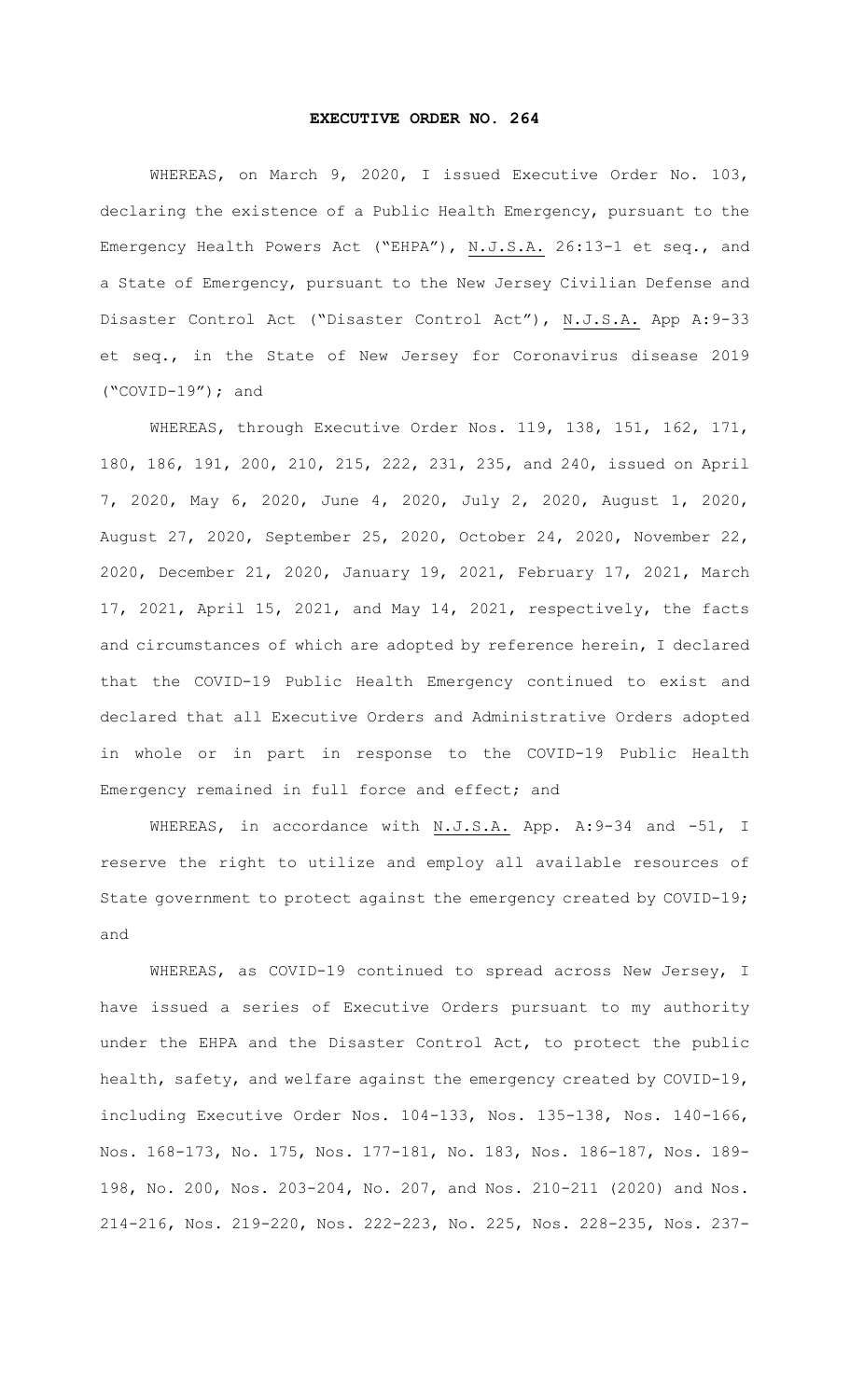244, No. 246, No. 249, Nos. 251-253, and No. 263 (2021), the facts and circumstances of which are all adopted by reference herein; and

WHEREAS, on June 4, 2021, I signed Assembly Bill No. 5820 into law as P.L.2021, c.103 and issued Executive Order No. 244, which terminated the Public Health Emergency declared in Executive Order No. 103 (2020) but maintained the State of Emergency declared in that same Order; and

WHEREAS, P.L.2021, c.103 provided that following the termination of the Public Health Emergency declared in Executive Order No. 103 (2020), the Governor, Commissioner of the Department of Health ("DOH"), and the head of any other State agency may continue to issue orders related to implementation of recommendations of the Centers for Disease Control and Prevention ("CDC") to prevent or limit the transmission of COVID-19 and related to vaccine distribution, administration, and management, COVID-19 testing, and data collection; and

WHEREAS, the American Academy of Pediatrics ("AAP") has emphasized that an in-person environment is critical for educational and social development of children; and

WHEREAS, child care centers provide critical support to tens of thousands of families across the State who rely on safe, in-person environments for their children during the work day; and

WHEREAS, the CDC has reported that new variants of COVID-19 have been identified in the United States, and that certain variants, particularly the B.1.617.2 ("Delta") variant, are more transmissible than previous strains; and

WHEREAS, the State has experienced significant upticks in critical COVID-19 metrics over the past few months, including COVID-19 positive cases, the rate of transmission, spot positivity, and new hospitalizations, that warrant additional precautions in certain settings, especially those with a substantial number of unvaccinated individuals; and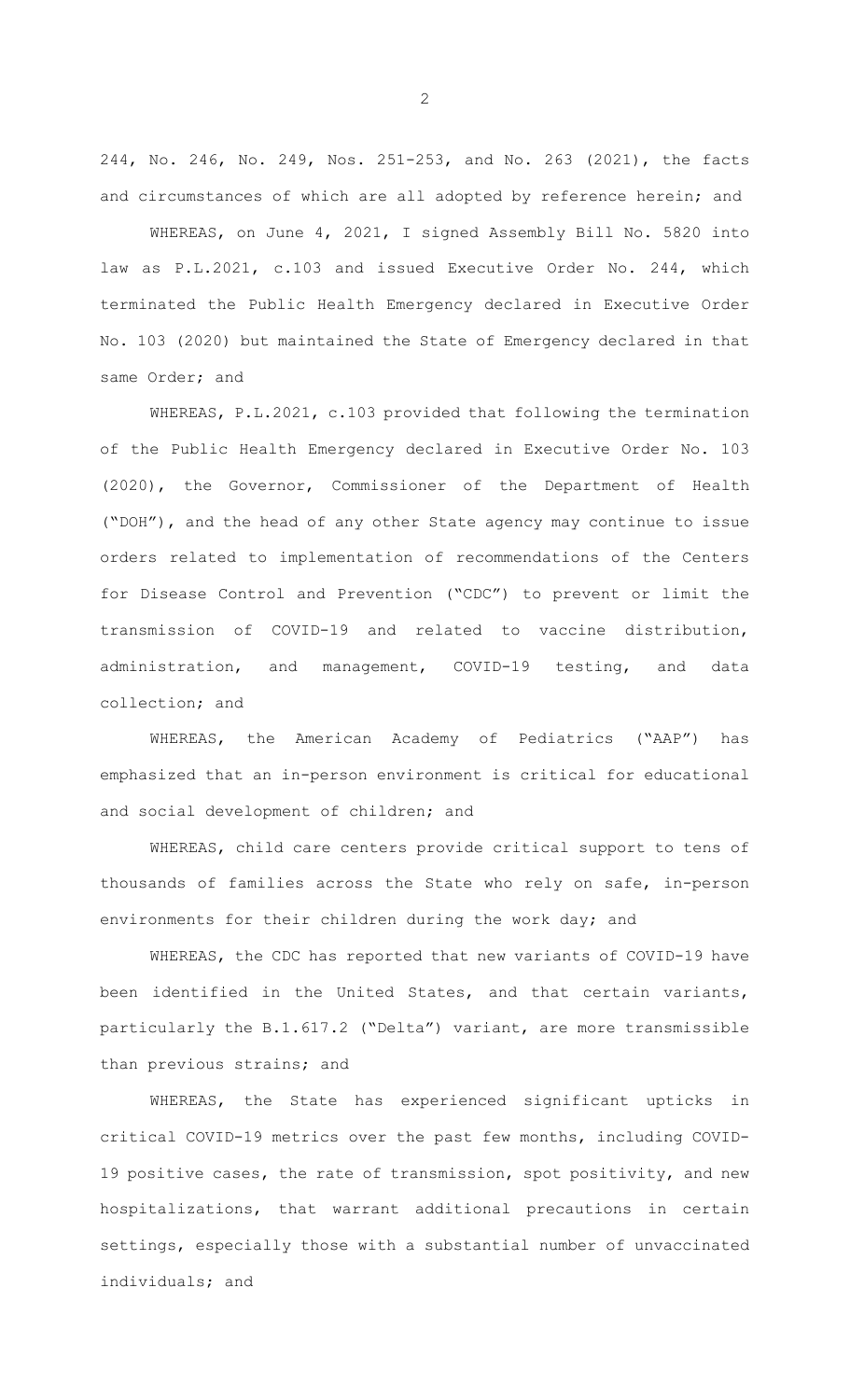WHEREAS, the CDC has emphasized that vaccination is a critical means to prevent the spread of COVID-19 and to avoid infection of those individuals that cannot be vaccinated because their age precludes them from receiving one, and has strongly recommended vaccination of all eligible teachers and educational staff; and

WHEREAS, there is no concrete timeline for authorization for use of currently available COVID-19 vaccinations for children under the age of 12; and

WHEREAS, only the Pfizer vaccination is currently available to youth in the 12 – 17 age group; and

WHEREAS, given new evidence regarding transmission of the Delta variant, the CDC now recommends universal indoor masking for all teachers, staff, child enrollees, and visitors in child care settings over the age of 2 years old; and

WHEREAS, AAP similarly recommends universal masking in child care settings because a significant portion of the population, specifically individuals under the age of 12, are not yet eligible to receive a vaccine; and

WHEREAS, both the CDC and AAP recognize that masking is a critical tool to reduce transmission of the virus and protect unvaccinated individuals; and

WHEREAS, while over 5.6 million people in the State have been fully vaccinated against COVID-19, additional steps are necessary to ensure continued vaccinations of individuals in certain settings of concern to protect against spread of COVID-19; and

WHEREAS, on July 6, 2021, the U.S. Department of Justice's Office of Legal Counsel issued an opinion concluding that Section 564 of the Food, Drug, and Cosmetic Act, 21 U.S.C. § 360bbb-3 does not prohibit public or private entities from imposing vaccination requirements while vaccinations are only available pursuant to Emergency Use Authorization ("EUA"); and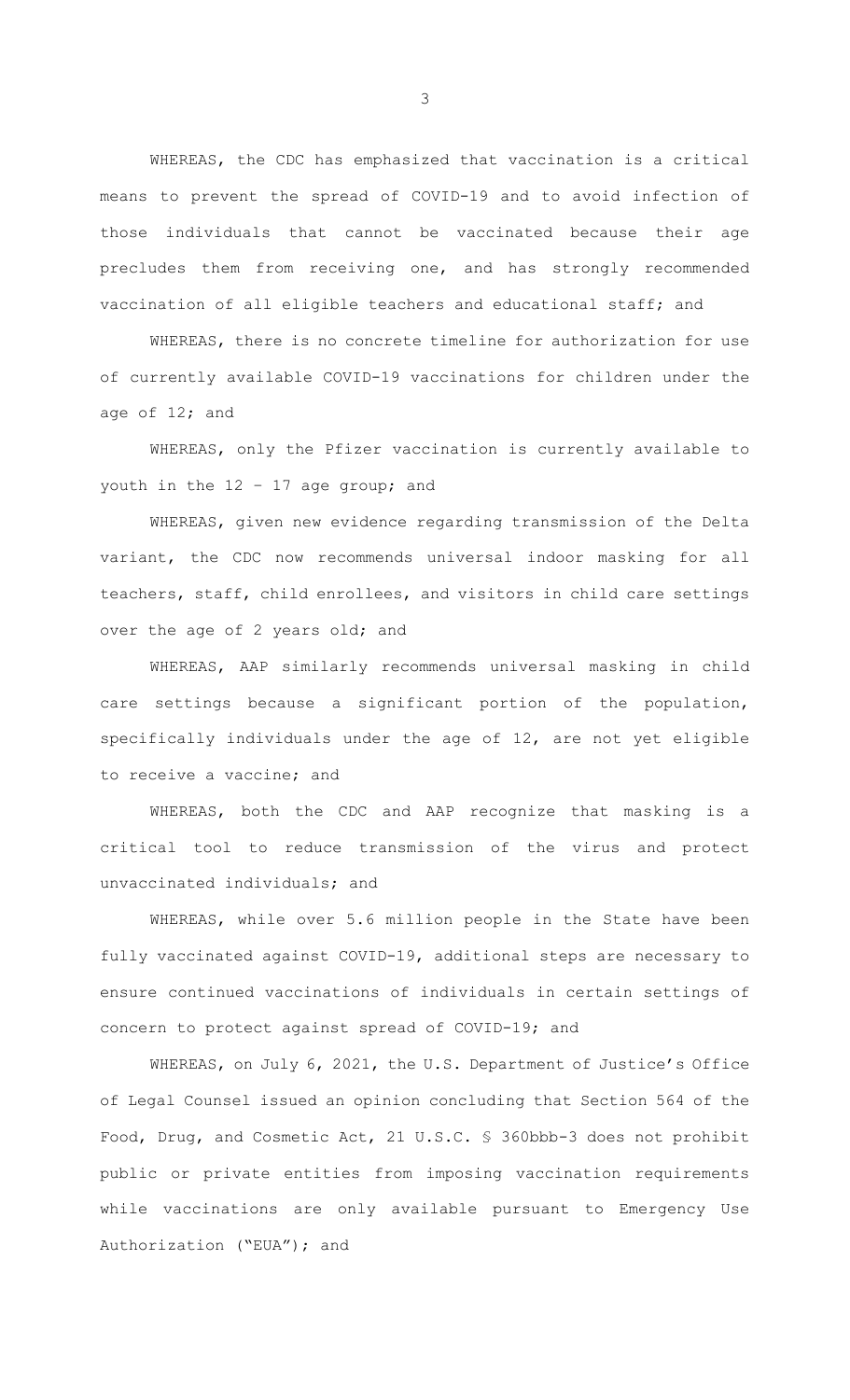WHEREAS, requiring workers in child care settings to receive a COVID-19 vaccine or undergo regular testing can help prevent outbreaks and reduce transmission to children, including those who are not yet eligible for vaccination; and

WHEREAS, the CDC has emphasized that COVID-19 vaccines are effective, in that they can prevent individuals from getting and spreading the virus, and can prevent severe illness in individuals who do contract COVID-19; and

WHEREAS, preventing transmission of COVID-19 is critical to keeping child care settings open for in-person instruction; and

WHEREAS, the State will continue to work closely with child care settings to successfully implement the requirements of this Order; and

WHEREAS, this Order is related to vaccination management, COVID-19 testing, data collection, and the implementation of CDC recommendations, and is thus authorized under P.L.2021, c.103;

NOW, THEREFORE, I, PHILIP D. MURPHY, Governor of the State of New Jersey, by virtue of the authority vested in me by the Constitution and by the Statutes of this State, do hereby ORDER and DIRECT:

1. All child care centers and other child care facilities (collectively referred to as "covered settings") must maintain a policy that requires all covered workers to either provide adequate proof to the covered setting that they have been fully vaccinated or submit to COVID-19 testing at minimum one to two times weekly. This requirement shall take effect on November 1, 2021, at which time any covered workers that have not provided adequate proof that they are fully vaccinated must submit to a minimum of weekly or twice weekly testing on an ongoing basis until fully vaccinated.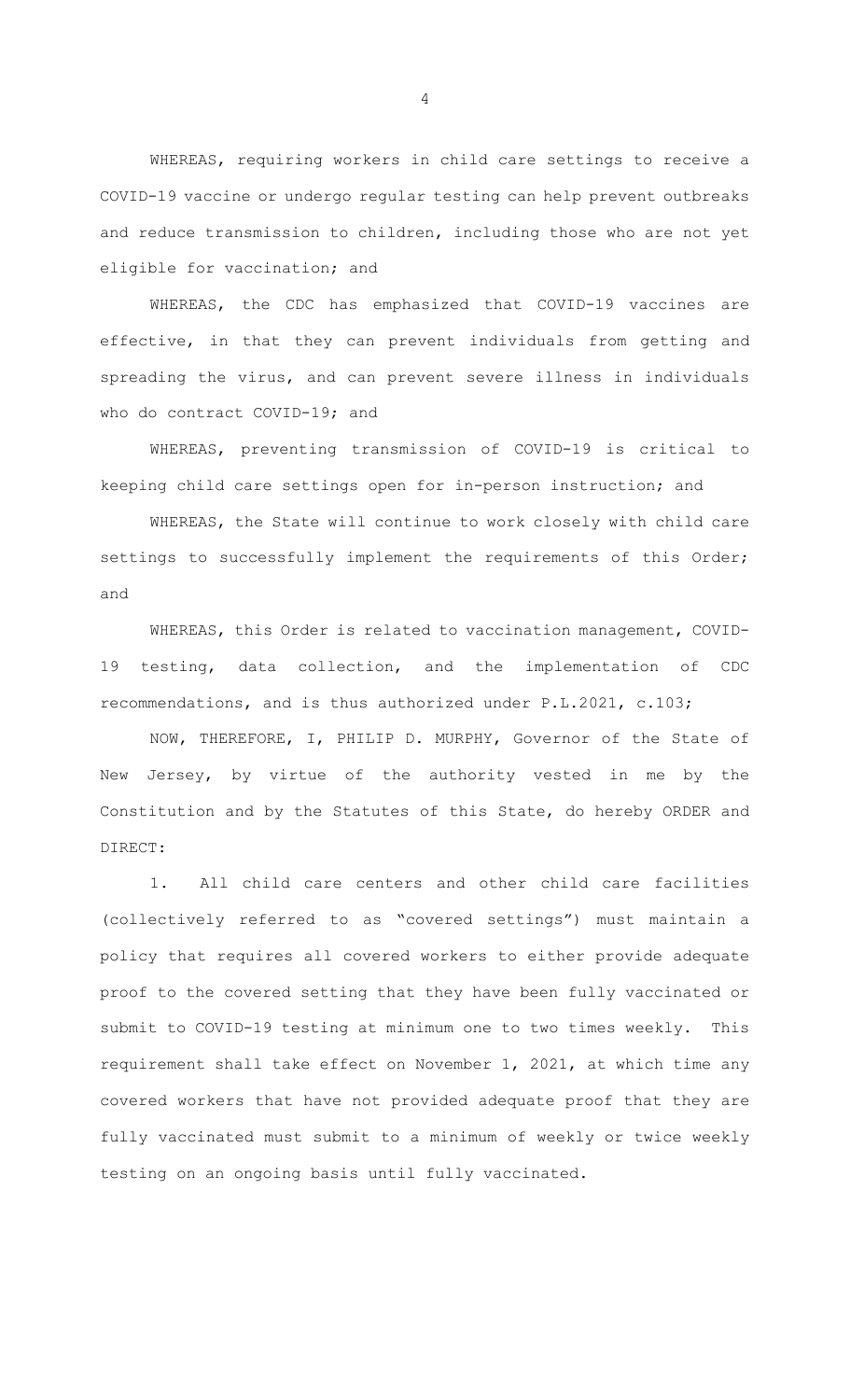2. "Child care centers," for purposes of this Order, shall mean any facility defined as a child care center pursuant to N.J.S.A. 30:5B-3. Nothing in this Order shall affect such child care centers' obligations under N.J.S.A. 30:B-1, et seq.

3. "Other child care facilities," for purposes of this Order, are defined as those facilities described in N.J.S.A. 30:5B-3(b)(2), (3), (7), (8), and (11).

4. Covered workers may demonstrate proof of full vaccination status by presenting the following documents if they list COVID-19 vaccines currently authorized for EUA or approved by the U.S. Food and Drug Administration ("FDA") for use in the United States and/or the World Health Organization ("WHO"), along with an administration date for each dose:

- a. The CDC COVID-19 Vaccination Card issued to the vaccine recipient by the vaccination site, or an electronic or physical copy of the same;
- b. Official record from the New Jersey Immunization Information System (NJIIS) or other State immunization registry;
- c. A record from a health care provider's portal/medical record system on official letterhead signed by a licensed physician, nurse practitioner, physician's assistant, registered nurse or pharmacist;
- d. A military immunization or health record from the United States Armed Forces; or
- e. Docket mobile phone application record or any state specific application that produces a digital health record.

Covered settings collecting vaccination information from covered workers must comport with all federal and State laws, including but not limited to the Americans with Disabilities Act, that regulate the collection and storage of that information.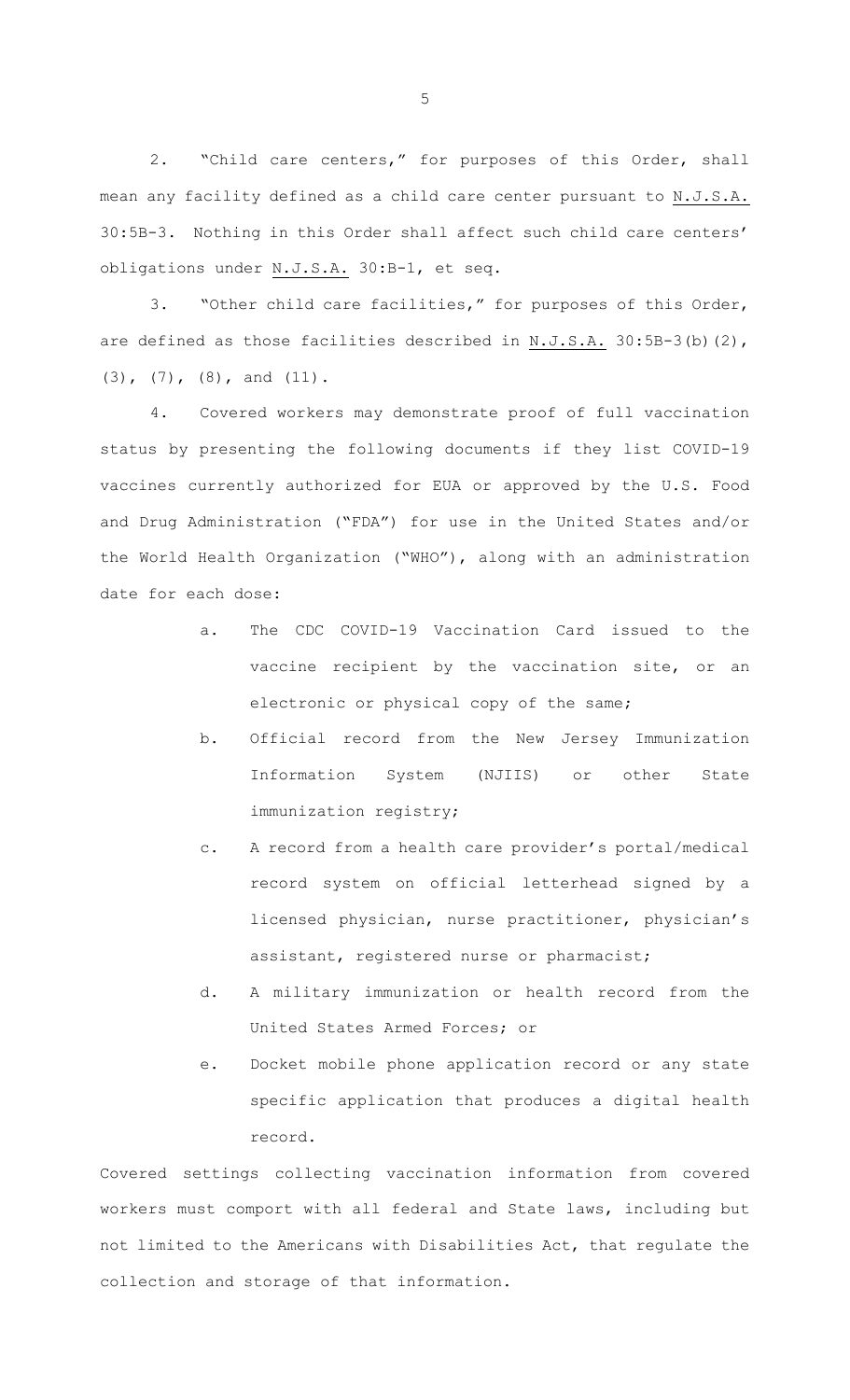5. To satisfy the testing requirement, a covered worker must undergo screening testing at minimum one to two times each week. Where a covered setting requires an unvaccinated covered worker to submit proof of a COVID-19 test, the worker may choose either antigen or molecular tests that have EUA by the FDA or are operating per the Laboratory Developed Test requirements by the U.S. Centers for Medicare and Medicaid Services. Where a covered setting provides the unvaccinated covered worker with on-site access to COVID-19 tests, the covered setting may similarly elect to administer or provide access to either an antigen or molecular test. If the covered worker is not working on-site in the covered setting during a week where testing would otherwise be required, the covered setting's policy need not require the worker to submit to testing for that week. This requirement shall not supplant any requirement imposed by the covered setting regarding diagnostic testing of symptomatic workers or screening testing of vaccinated workers.

6. Covered settings must have a policy for tracking test results from testing required by this Order and must report results to local public health departments.

7. For purposes of this Order, "covered workers" shall include all individuals employed by the covered setting, both full- and parttime, including, but not limited to, administrators, teachers, individuals providing food, custodial, and administrative support services, contractors, providers, and any other individuals performing work in covered settings whose job duties require them to make regular visits to such covered settings, including volunteers. Covered workers do not include individuals who visit the covered setting only to provide one-time or limited-duration repairs, services, or construction.

8. For purposes of this Order, a covered worker shall be considered "fully vaccinated" for COVID-19 two weeks or more after they have received the second dose in a two-dose series or two weeks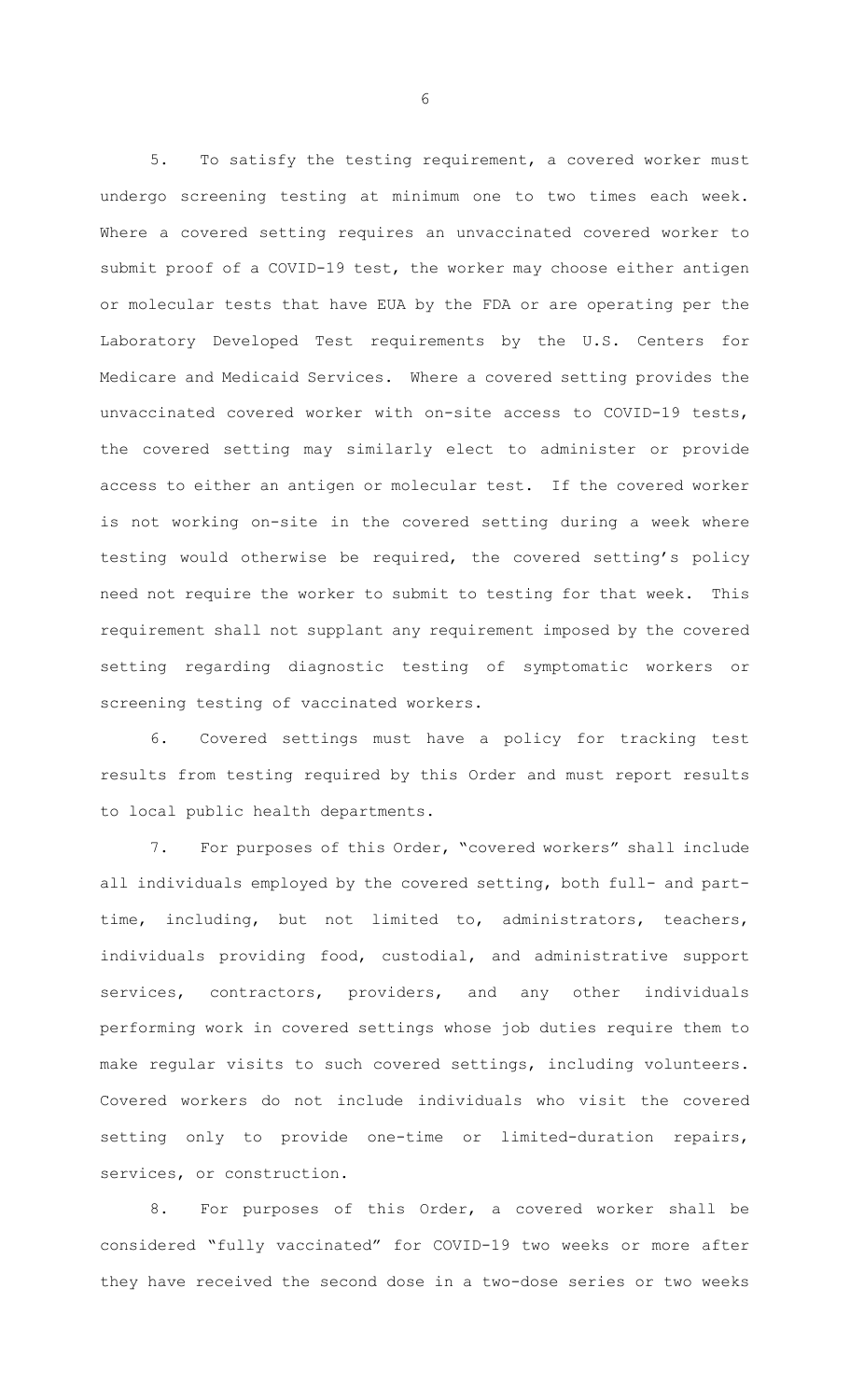or more after they have received a single-dose vaccine. Individuals will only be considered fully vaccinated where they have received a COVID-19 vaccine that is currently authorized for emergency use by the FDA or the WHO, or that are approved for use by the same. Workers who are not fully vaccinated, or for whom vaccination status is unknown or who have not provided sufficient proof of documentation, shall be considered unvaccinated for purposes of this Order.

9. Nothing in this Order shall prevent a covered setting from instituting a vaccination or testing policy that includes additional or stricter requirements, so long as such policy comports with the minimum requirements of this Order. A covered setting may also maintain a policy that requires more frequent testing of covered workers.

10. The Commissioner of the DOH is hereby authorized to issue a directive supplementing the requirements outlined in this Order, which may include, but not be limited to, any requirements for reporting vaccination and testing data to the DOH and any additions to the list of covered settings or workers. Actions taken by the Commissioner of the DOH pursuant to this Order shall not be subject to the requirements of the Administrative Procedure Act, N.J.S.A. 52:14B-1 et seq.

11. Effective Friday, September 24, 2021, all covered settings must maintain a policy regarding mandatory use of face masks by staff, child enrollees, and visitors in the indoor portion of the covered setting premises, except in the following circumstances:

- a. When doing so would inhibit the individual's health, such as when the individual is exposed to extreme heat indoors;
- b. When the individual has trouble breathing, is unconscious (including during periods of rest), incapacitated, or otherwise unable to remove a face mask without assistance;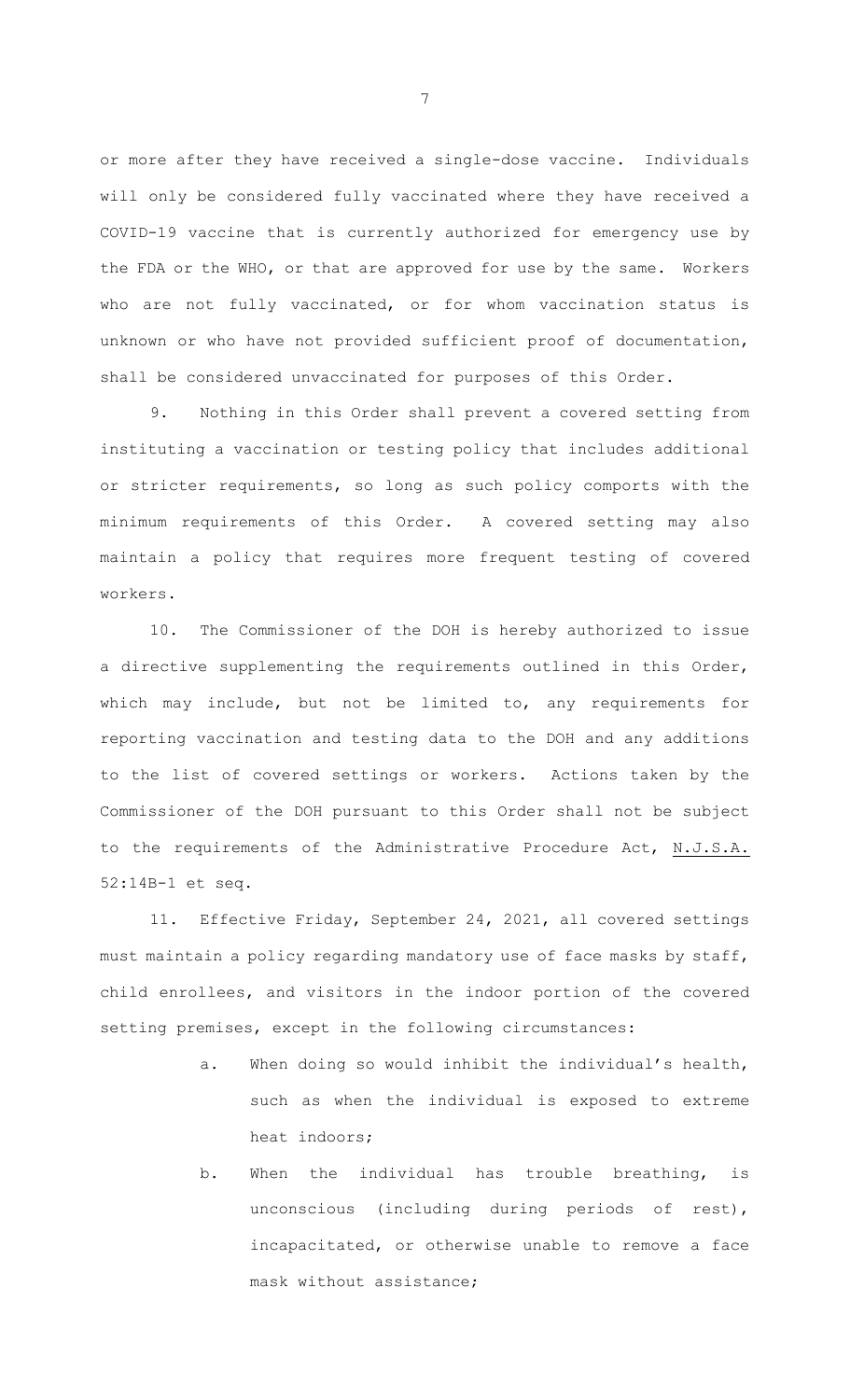- c. When a student's documented medical condition or disability, as reflected in an Individualized Education Program (IEP) or Educational Plan pursuant to Section 504 of the Rehabilitation Act of 1973, precludes use of a face mask;
- d. When the individual is under two (2) years of age;
- e. When the individual is engaged in activity that cannot physically be performed while wearing a mask, such as eating or drinking, or playing a musical instrument that would be obstructed by a face mask;
- f. When the individual is engaged in high-intensity aerobic or anaerobic activity;
- g. When a child or staff person is participating in highintensity physical activities during a physical education activity in a well-ventilated location and able to maintain a physical distance of six feet from all other individuals; or
- h. When wearing a face mask creates an unsafe condition in which to operate equipment or execute a task.

12. This Order shall not impact the obligation of any covered setting to comply with requirements issued by the CDC on masking on public transportation conveyances.

13. The policy required by Paragraph 11 of this Order regarding mandatory mask wearing must require individuals seeking a medical exemption from mask wearing under Paragraphs 1(a) – (c) of that Order to produce written documentation from a medical professional to support the exemption. Self-attestations and parental attestations are not sufficient for this purpose.

14. The State Director of Emergency Management, who is the Superintendent of State Police, shall have the discretion to make additions, amendments, clarifications, exceptions, and exclusions to the terms of this Order.